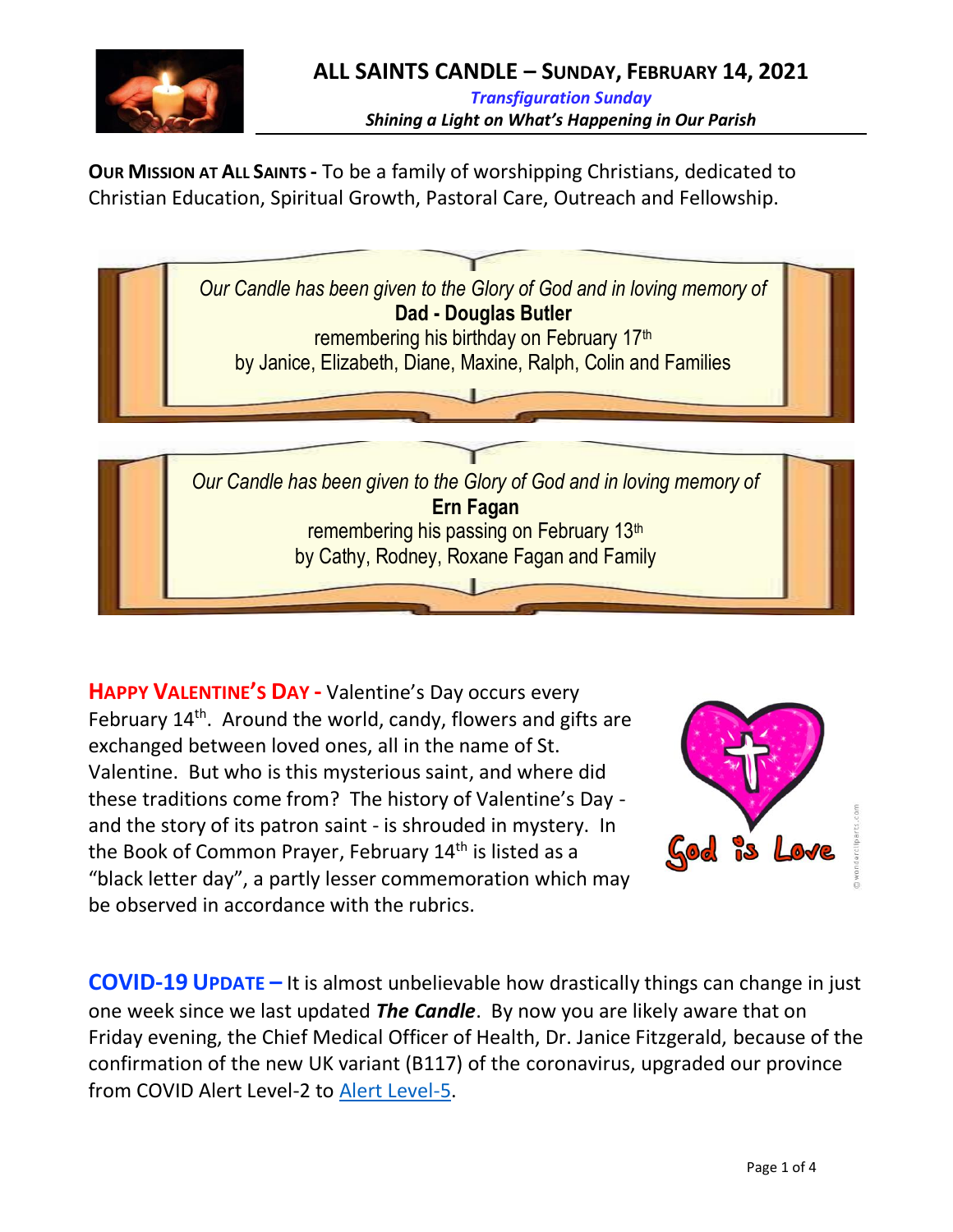Archdeacon Charlene Taylor issued an update on February 13<sup>th</sup>, and it can be found on our website by [clicking here.](https://anglicanenl.net/home/wp-content/uploads/2021/02/COVID19-Update-Feb-13-2021.pdf) A summary of the impacts on All Saints found in her update are as follows:

- All Church buildings and properties are closed immediately, and will not be accessible by the public under any circumstances
- Church building may be used for live streaming or recording worship services, however, it must not exceed five people, and singing is not permitted
- Burials at graveside permitted, but limited to five people, all must be masked, and there can be no singing
- Rental of buildings limited to provincially licensed day care providers only, and masks must be worn based on Government mandates
- Church office must remain closed except for access to perform functions essential to the continued operation of the Church
- Fundraising limited to electronic means only
- Home communion not permitted
- All in-person Church and ministry gatherings must cease, but may continue utilizing on-line facilities

We are attempting to keep our website [\(allsaintsparish.ca\)](allsaintsparish.ca) current with all updates as they are published. You will find a number of key links (Diocesan, Provincial Government, and Federal Government) just below our Bulletin Board graphic of our webpage. We invite you to check back often. And please stay safe!!!!

# **2021 CHURCH OFFERTORY ENVELOPES**

Because all Churches and buildings currently must remain closed to the general public, if you have not yet picked up your 2021 offertory envelopes, please continue using those from 2020, and simply place them in our mail dropslot, which is located at the top of the stairs, just to the left of the main entrance of our Parish Hall. If you do not have any envelopes, please simply use a plain white



envelope, and write your name and envelope number (if you know it) on the outside, and then drop it in the drop-slot.

*All Saints CBS – THE CANDLE – February 07, 2021* Page 2 of 4 You may also e-Transfer us your offering via your bank's Interac service simply by emailing it to [donations@allsaintsparish.ca.](mailto:donations@allsaintsparish.ca) And of course, we always encourage you to consider signing up for our eGivings program which automatically sends us your offering at whatever interval you choose and are comfortable with. Please [click here](http://allsaintsparish.ca/egiving-online-information-form) to register online, or go to our website and follow the eGiving notes. If you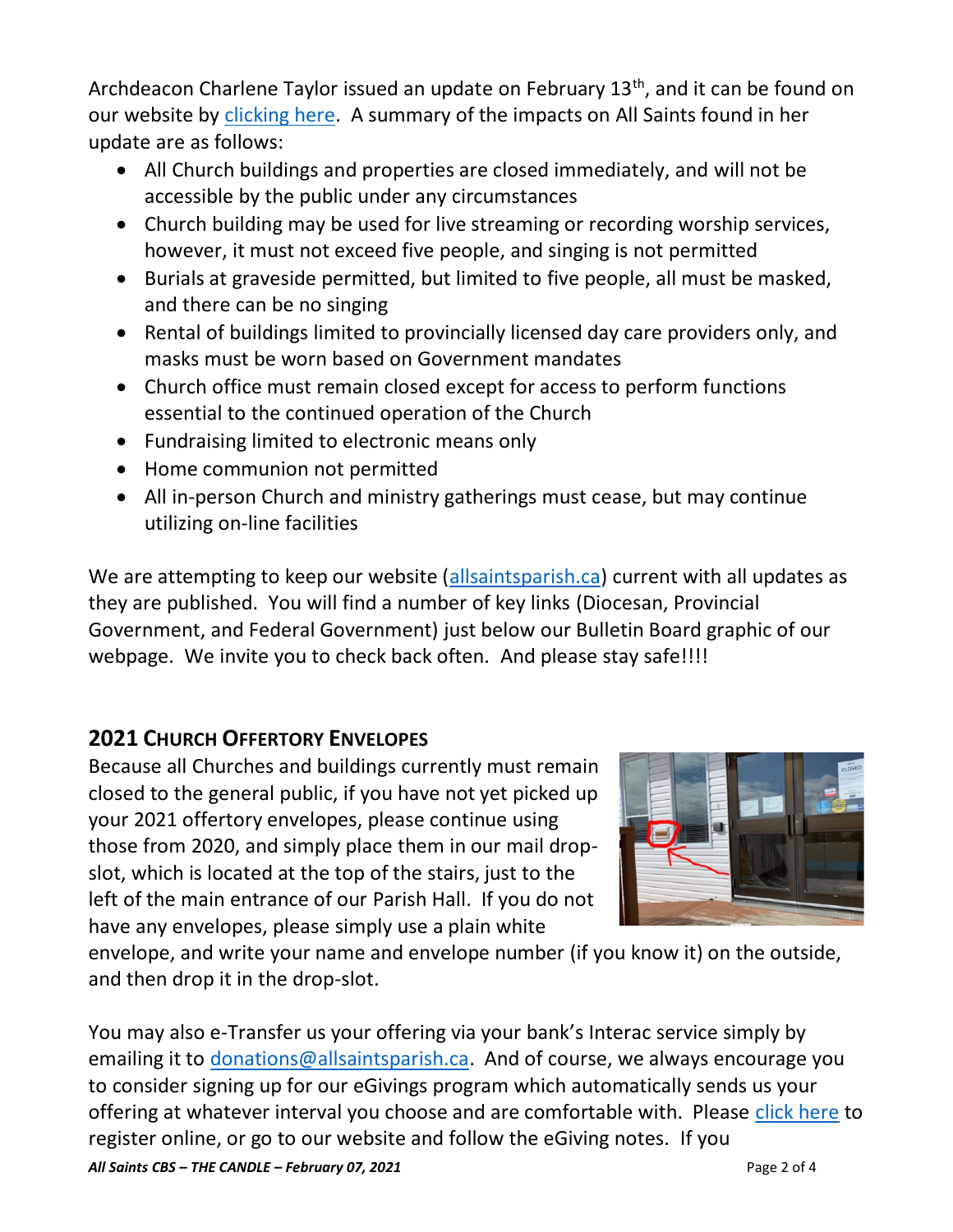have [any](https://wfsites-to.websitecreatorprotool.com/870a5dd5.com/Admin/%7BSK_NODEID__22939341__SK%7D) questions, please email your Finance Team at [finance@allsaintsparish.ca,](mailto:finance@allsaintsparish.ca) or call our Office at 834-4501.

## **AGM**

Vestry has reinstated the Church Re-Opening Taskforce Team to develop a COVID safe plan to host our Annual General Meeting (AGM). If approved by Vestry, it will then be forwarded to the Diocese for their review, and hopefully their approval. We will keep you advised of any updates. This team will continue their planning utilizing virtual team meetings.

### **DO WE HAVE YOUR EMAIL ADDRESS?**

Now, more than ever, email is becoming one of the safest and quickest ways for our Parish to keep you informed. We would love to have your email address so that we may include you in our email bulletins and information notices. Please email it to [communications@allsaintsparish.ca,](mailto:communications@allsaintsparish.ca?subject=eMail%20Address%20Update) or simply [click here](http://allsaintsparish.ca/email_updates) to complete our online registration form.

### **SPONSORING 'THE CANDLE'**

We would like to remind Parishioners and Friends that you may sponsor our weekly bulletin, **'***THE CANDLE***'**, and have it dedicated in memory of a loved one. Your personal tribute will be prominently posted on the Bible graphic located at



the top of the front page, and your kind donation of \$25 would be greatly appreciated. Additionally, you can honor of a loved one by posting your favourite picture, along with a memorial verse, and your kind donation of \$50 for this full page tribute is greatly appreciated. A paper copy of '*THE CANDLE*' is distributed at all Sunday services, and a digital copy is permanently archived on our Parish website at [allsaintsparish.ca](http://allsaintsparish.ca/thecandle.html)

### **COLD-PLATE TAKEOUT DINNER - POSTPONED**

The ACW would like to say THANKS to all those who reached out with their support of our take-out dinner sale. Unfortunately, due to the recent rise in COVID-19 cases, this project has to be deferred. The ACW will have an announcement of a future date when things settle down, and the CMOH and the Diocese once again permit such activities. If you require further information, please contact Enid at 682-9367, or Dot at 834-5052.